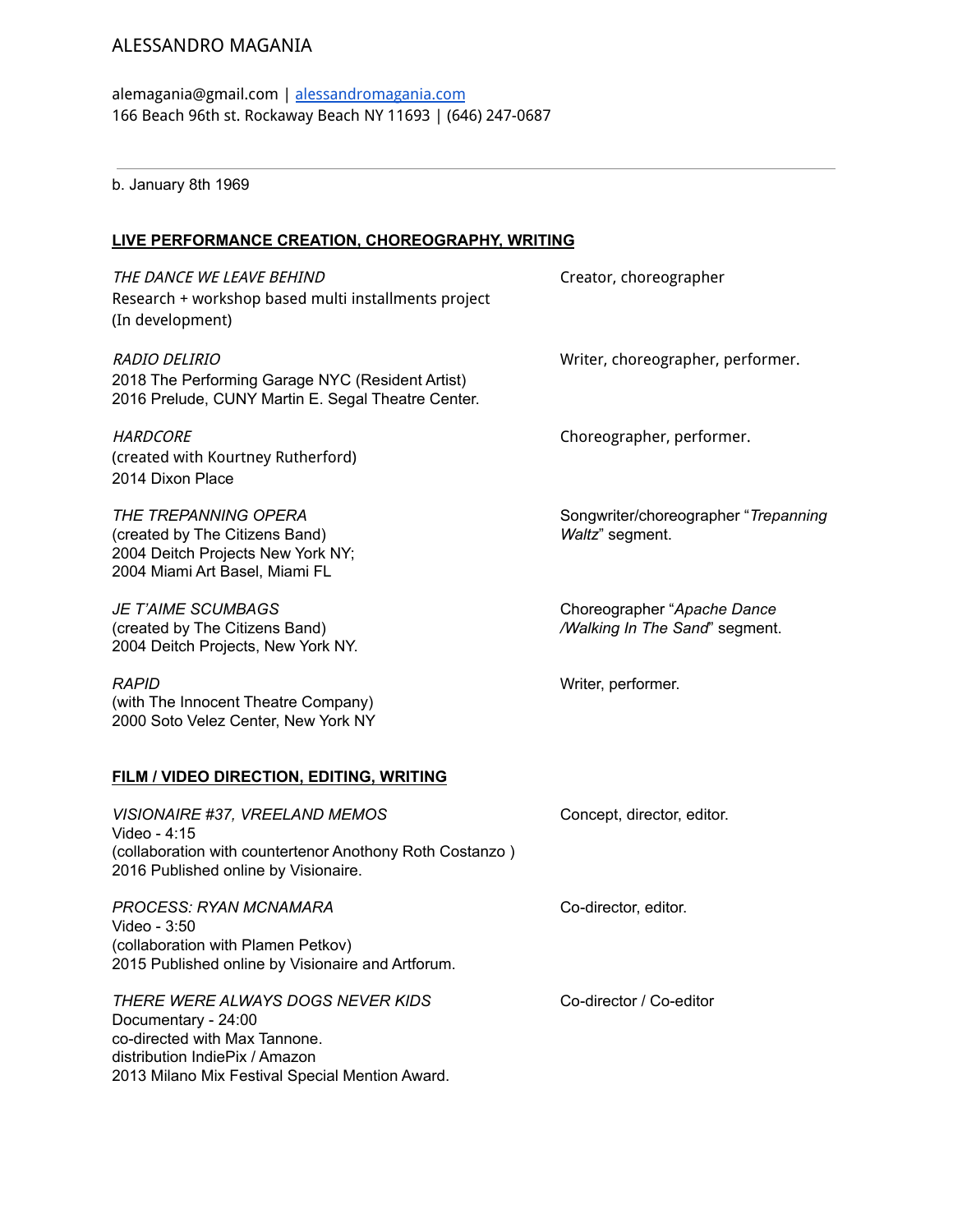#### Continued **FILM / VIDEO DIRECTION, EDITING, WRITING**

96 TEARS, NOT A TRACE OF EVIDENCE Director, editor, performer. Video / Stop motion animation - 3:00 2011

*THE HEART IS DECEITFUL ABOVE ALL THINGS* Co-screenwriter Feature film Director: Asia Argento. 2014 US release Palm Pictures, 2013 Cannes, Directors' Fortnight.

## **PERFORMER - THEATER / DANCE / INSTALLATION (SELECTED)**

| TEXT SCORE DATASET 1.0 / ALL CHARACTERS IN SPACE ARE<br><b>FICTITIOUS</b><br>by Jennifer Walshe/ Object Collection<br>2021 Performa Biennial, NYC | Performed text-score /live stream |
|---------------------------------------------------------------------------------------------------------------------------------------------------|-----------------------------------|
| <b>BOTTE DI FERRO</b><br>by Benjamin Gassman / presented by The Tank NYC<br>2021 Brooklyn, NY                                                     | Theatre                           |
| YOU ARE NOW UNDER OUR SPACE CONTROL<br>by Object Collection<br>2020 LaMama NYC                                                                    | Opera                             |
| <b>VIRGO STAR</b><br>by Pioneers Go East Collective<br>2019 LaMama NYC                                                                            | Dance theatre /Premiere           |
| THE THIRD MAN<br>by The Million Underscores<br>2019 Exponential Festival NYC                                                                      | Physical theatre/ Premiere        |
| <b>SWAP</b><br>by Roman Ondak<br><b>Esther Schipper Gallery</b><br>2017 Frieze Art Fair, New York NY                                              | Performance installation          |
| THE MOON<br>by Jarrod Beck<br>2017 Smack Mellon, Brooklyn NY                                                                                      | Performance installation          |
| THE GREAT GOD BROWN<br>with Target Margins Theatre<br>by Eugene O'Neal, directed by Eva von Schweinitz<br>2016 Brick Theatre, Brooklyn NY         | Theatre                           |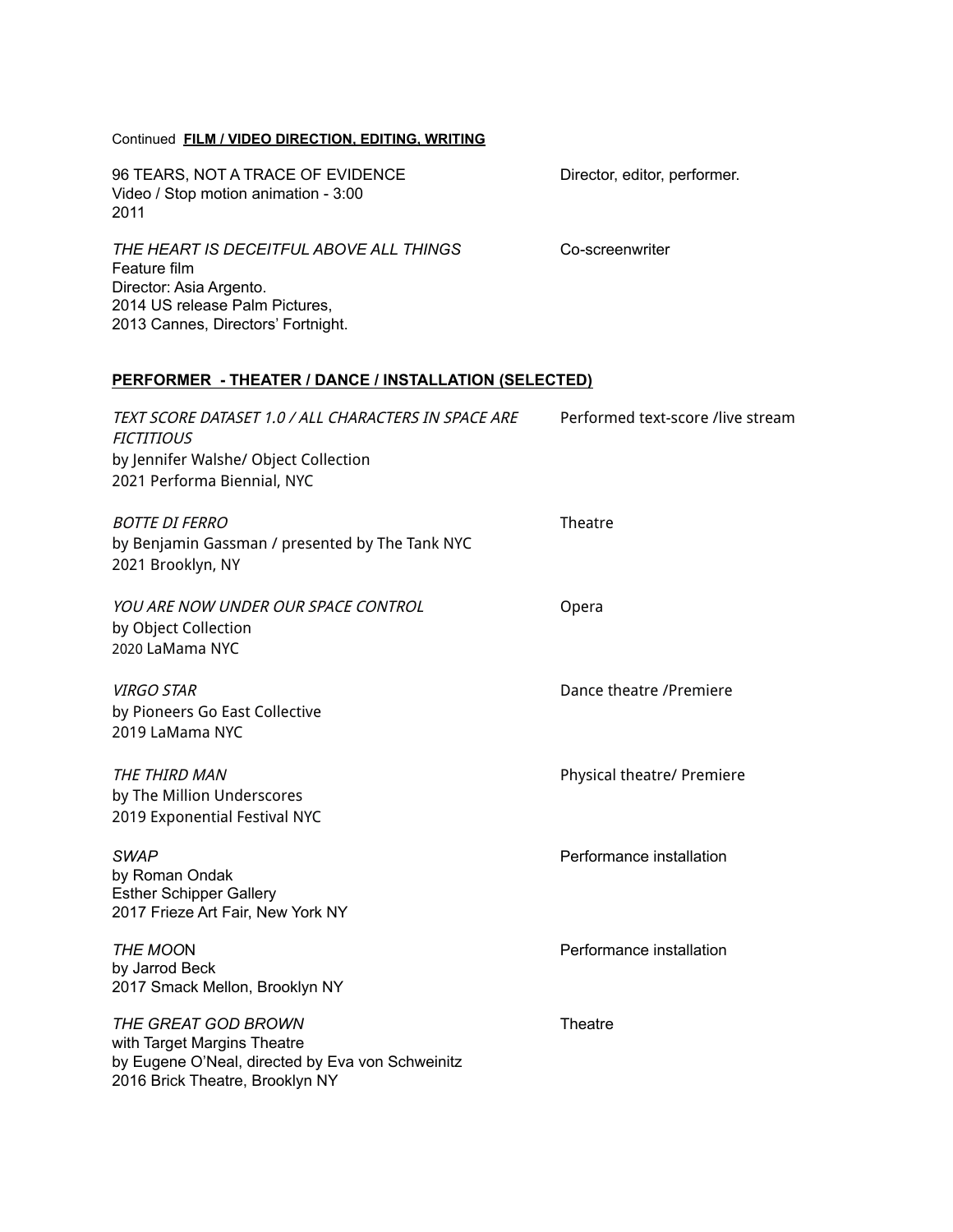## Continued **PERFORMER - THEATER / DANCE / INSTALLATION (SELECTED)**

| <b>TCHAIKOVSKY VIGNETTES</b><br>Creation and choreography Allison Plamondon<br>2014-15 various venues New York, NY                                                                                          | Dance / Premiere         |
|-------------------------------------------------------------------------------------------------------------------------------------------------------------------------------------------------------------|--------------------------|
| HAMLET<br>by The Wooster Group<br>Text W. Shakespear, director Liz LeCompte<br>2007 St. Anne's Warehouse + The Public Theatre New York NY<br>2012 The Performing Garage NYC<br>2007-2013 International tour | Theatre                  |
| THE HOTEL COLORS<br>written by Eliza Bent, directed by Anna Brenner<br>2013 Bushwick Starr, NYC.                                                                                                            | Theatre                  |
| THE SECRET DEATH OF PUPPETS<br>written by Sybil Kempson / directed by Leslie Strongwater<br>2012 Dixon Place, New York NY                                                                                   | Theatre / Dance          |
| <b>CHAIN CITY</b><br>by Liz Diller & Ricardo Scofidio<br>voice performer<br>2008 Venice Biennale                                                                                                            | Installation             |
| <b>INVISIBLE MESSAGES</b><br>by Proto-type Theatre<br>written and directed by Peter Petralia<br>2006 PS122 New York, NY                                                                                     | Theatre.                 |
| <b>ILLUSTRATION / VISUAL DISPLAY</b>                                                                                                                                                                        |                          |
| <b>THE FORSAKENS</b><br>Online illustrated series<br>Text by John Jahnke<br>On-going<br>2011-Present                                                                                                        | Illustrator / Designer   |
| <b>CHEESES OF EUROPE "PINTS &amp; PLATES"</b><br><b>Promotional event</b><br>Fifteen Degree Agency<br>2019 Three's Brewery Brooklyn                                                                         | Illustrator / murals     |
| <b>MOVEMENT DIRECTOR</b>                                                                                                                                                                                    |                          |
| AMAI: MAZE GATE<br>by Andrew Maillet + Zbignew Bzymek<br>2020 Dixon Place, NYC                                                                                                                              | music /video performance |
| KISS LASHES "CALENDAR", "STEP OUT"                                                                                                                                                                          | TV commercials           |

2019 dir. Johnny Semerad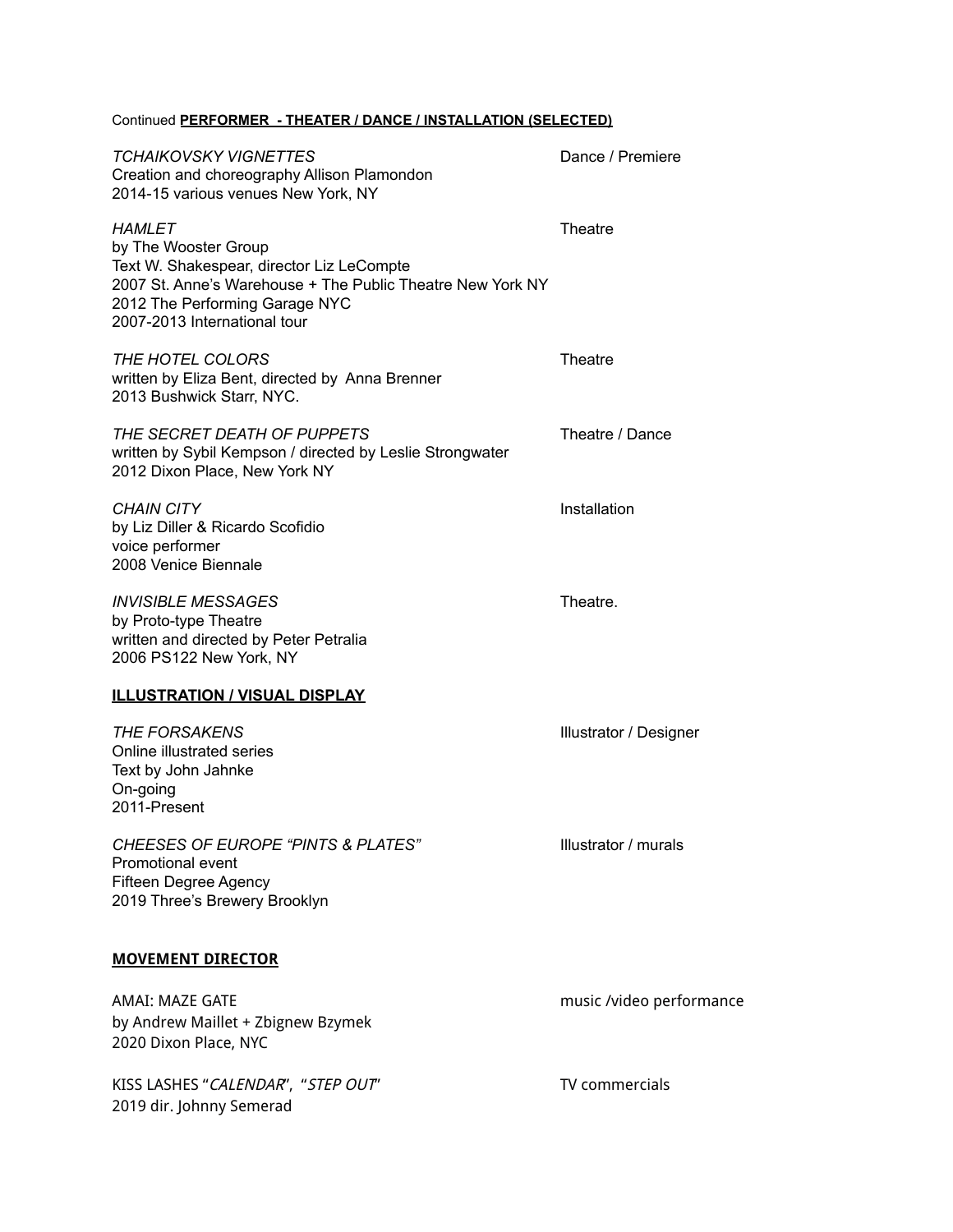### **PERFORMER – FILM / TV**

THE TUMBLER (2021 short) dir. Savannah Knoop / Crosby Street Films AUTOTROPHIA (2019 mid-length) dir. Anton Vidokle / Matera 2019 City of Culture LIVING WITH YOURSELF (2019 TV series) dir. Jonathan Dayton and Valerie Faris /Netflix PAST PRESENT FUTURE (2014 feature) dir. Andrew Gitomer UTOPIANS (2011 feature) dir. Zbignew Bzymek / Made Up Language prod. IMMIGRANTULA (2011 short) dir. Viva Ruiz BRETHREN ARISE (2009 feature) dir. Brent Chesanek LOVE, LUDLOW (2004 feature) dir. Adrienne Weiss / Washington Square Films SOEADO (2003 short) dir. Gregg Guinta

## **RESIDENCIES**

THE PERFORMING GARAGE PRESENTS (NYC) Visiting artist residency - 2018 CHASHAMA (NYC) Studio residency - 2018/2019 CENTRO DANZA MOUSIKÉ (Bologna, IT) studio residency - 2018 P.A.R.T.S. (Bruxelles) Summer Studio Residency - 2017 YADDO (Saratoga, NY) Performing Arts Residency - 2016 ToyKraft (NYC) Studio Residency - 2016

## **GRANTS**

FOUNDATION FOR CONTEMPORARY ARTS, EMERGENCY GRANT (2018)

## **TEACHING AND COMMUNITY OUTREACH**

826NYC (2017-2018) Field Trip program volunteer. Program in which classes from schools across NYC visit 826NYC's headquarters and are taken through the process of writing an illustrated story and making a book.

ACTORS THEATER WORKSHOP (2018, NYC) Builders Of The New World program mentor. Program mentoring children living in temporary housing facilities through visual and performing arts.

ATELIER-SI, (2015, Bologna Italy) Guest Teacher, Choreography and physical score composition workshop.

MY COMMUNITY MY PERSPECTIVE PROJECT (2007, NYC) Volunteer artist After school project led by videographer Bridget Ganske with students groups from Frederick Douglas Academy, and New Heights schools, in Harlem.

#### **TRAINING**

City Lit Institute, London, UK (2 years dance/theatre program) Roger Tully (ballet - scholarship program)

Relevant workshops + course work:

Benoit LaChambre (Body Reflections, contemporary improv); K.J. Holmes (Contact Improv) David Zambrano (Flying Low); Leesar Company (Gaga) Axis Dance Company (Teacher training in physically integrated dance, fundamentals).

Marcia Haufrecht, Susan Batson, Austin Pendleton (Acting, scene study)